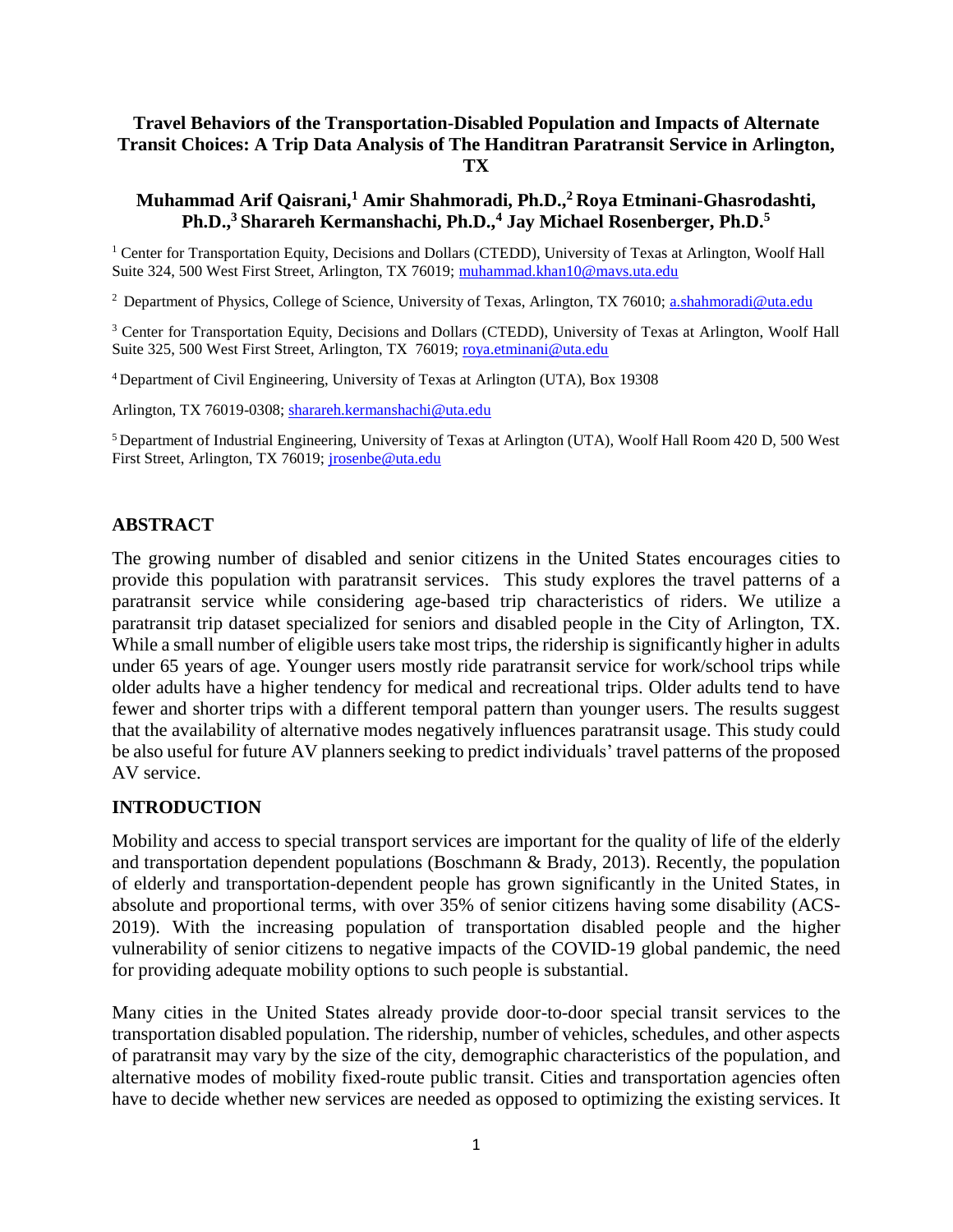is, therefore, valuable for them to understand the travel patterns and factors that influence ridership. It is also important to understand the relationship between paratransit and other public transit modes in the presence or absence of alternative transit options. Understanding these patterns and relationship enables the city administrations to make data-driven decisions and further optimize the existing services.

The traveling characteristics of the transportation-disabled population and the usage patterns of ride services are studied using a wide range of techniques (Böcker et al., 2017; Rahman et al., 2016; Szeto et al., 2017). Some studies focus on socio-demographic characteristics of travelers (Cui et al., 2017), while others focus on spatial and geographic factors that influence the traveling behavior of the elderly (Arcury et al., 2005).

Boschmann & Brady (2013) studies the traveling characteristics of older adults in the Denver, CO metro area and finds that different age groups show different traveling behaviors. Their findings show the number of trips and trip distances decreases with increasing age. They also suggest that the factors related to travel behaviors in older adults are complex and not solely dependent on socio-demographic characteristics. Another study by Lynott & Figueiredo (2011) finds that the number of older non-drivers rose by one million in the United States from 2001 to 2009, highlighting serious challenges about the mobility needs of senior citizens.

While the traveling characteristics of older adults in large metropolitan cities have been studied in the past, less research has focused their attention on smaller cities and the interactions of paratransit ride services with other public transit services. With the rapidly changing needs and demographics for the transportation-disabled population, it is essential to identify the usage patterns of paratransit services in smaller cities and compare them with the identified patterns in other communities. Toward this goal, this paper aims at examining the travel behaviors of the users of Handitran, a specialized paratransit service in the city of Arlington, TX, using its trip data for 2019.

The city of Arlington is launching a pilot program for an autonomous vehicle (AV) rideshare service, called Arlington RAPID (Rideshare, Automation, and Payment Integration Demonstration). This service is planned to operate in the Downtown and the surrounding area of the University of Texas at Arlington, and it will include a wheelchair accessible AV. In this study, we also compare the usage patterns of the Handitran service in and outside the proposed AV service area for the Arlington RAPID project to understand the likely demand and ridership patterns for the new service. This study helps AV planners to predict the probability of AV service usage by identifying the actual users of the paratransit service.

To perform our study, we use trip data from the Handitran platform for all rides requested during 2019. We describe data, methodology, the study area, and services of Handitran in Section I. The descriptive analysis of trip data describing the usage patterns, the different of trip characteristics of the two categories of Handitran users, namely senior citizens above the age of 65 and users with disabilities under 65 years, and the trip distribution for both groups by the time of the day are provided in Section II. In this section, we also compare the usage patterns of Handitran within and outside the RAPID service zone.

Finally, we describe the difference in trip characteristics when there is an alternative mode of public transit available in Section III. Currently, Via, an on-demand rideshare service, is the only alternative option available within the City of Arlington, TX. However, it does not serve the entire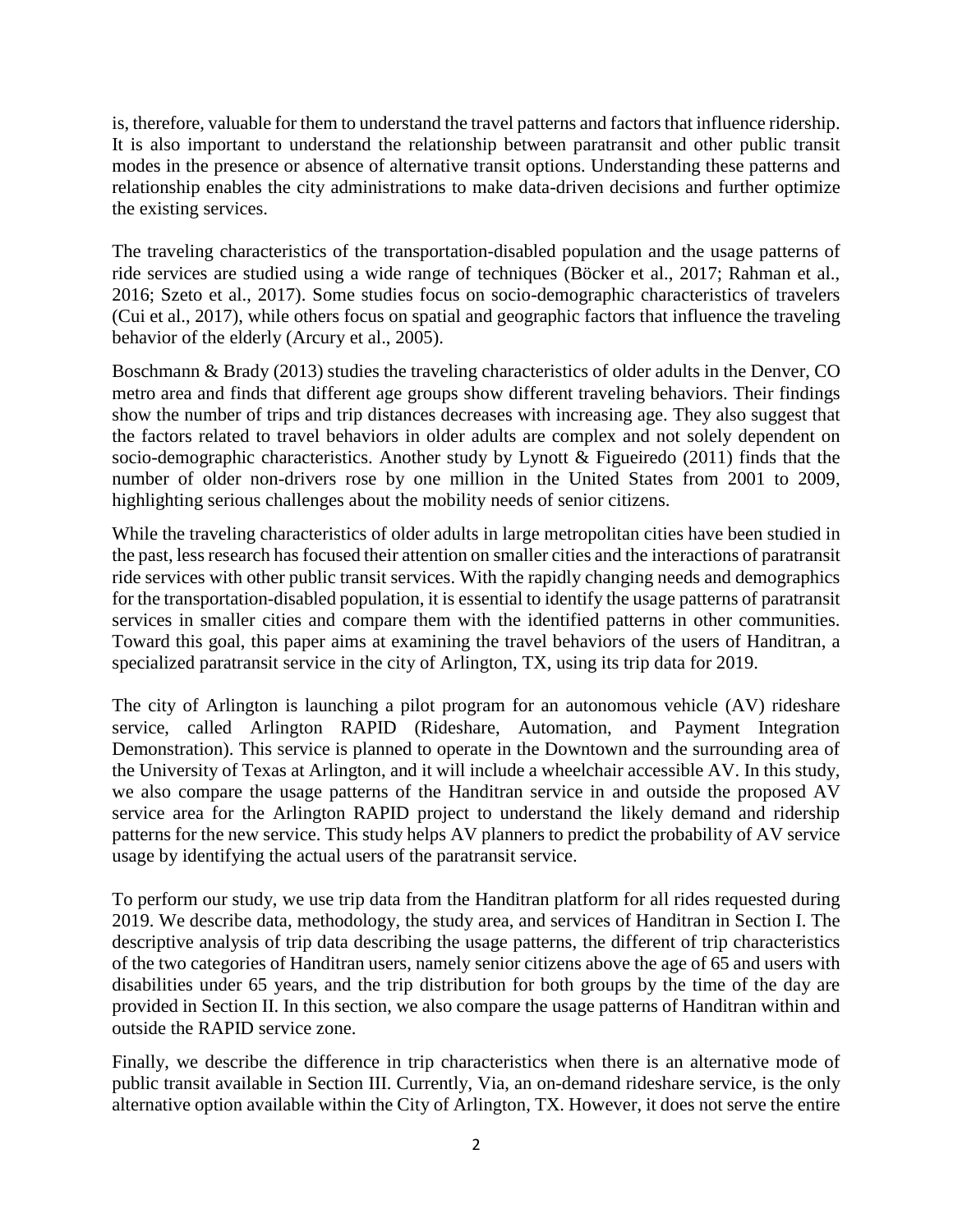Handitran Service zone. Therefore, we investigate whether there is a difference in trip characteristics within and outside the Via service area. A regression model is constructed using the total number of trips by each user to determine the influencing factors of trips made by individuals. A discussion and summary of the results are given in Section IV.

# **DATA AND METHODOLOGY**

## **Study Area**

This study focuses on the City of Arlington, TX. While some findings may not be directly generalized to cities of all types and characteristics, it provides valuable insight for cities of comparable size and demographics to Arlington, TX. The City of Arlington, TX, is a mediumsized city located in the middle of the Dallas-Fort Worth Metropolitan Area (DFW). DFW is one of the fastest-growing metro areas in the country. As of 2019, the City of Arlington has a population of 392,462, a 7% increase from 365,438 in 2010 (ACS-2019). The number of people age 65 or above in 2010 was 29,752 (8.1% of the total population), but it has increased to 40,101 (10.2% of the total population) in 2019 (American Community Survey 2019). Due to its strategic location at the heart of the fast-growing metro area, Arlington is expected to increase its residents. The City of Arlington, TX, is unique for being one of the largest cities in the United States without a mass-transit service (Harrington, 2018), although its existing Via on-demand rideshare service provides a public transportation option in Arlington.

## **Handitran Service and Trip Data**

The City of Arlington-Handitran is a Federally assisted transportation program from Title VI of the Civil Rights Act of 1964 and related statutes that provide rides to eligible people ("City of Arlington Handitran" 2014). To be eligible for Handitran service, an individual must be either a "senior citizen" or "transportation" disabled. Senior citizens are defined as persons 65 years of age or older. "Transportation-disabled" is defined as a person who, because of a functional limitation (caused by either a physical, medical, or mental condition), cannot independently operate a motorized vehicle, either on a permanent or temporary basis. Such functional limitations include:

- a. Loss of sight
- b. Lack of or loss of muscle control
- c. Inability to use his/her arms to turn a steering wheel or exert any amount of force
- d. Inability to use his/her legs
- e. Inability to turn his/her head
- f. Seizures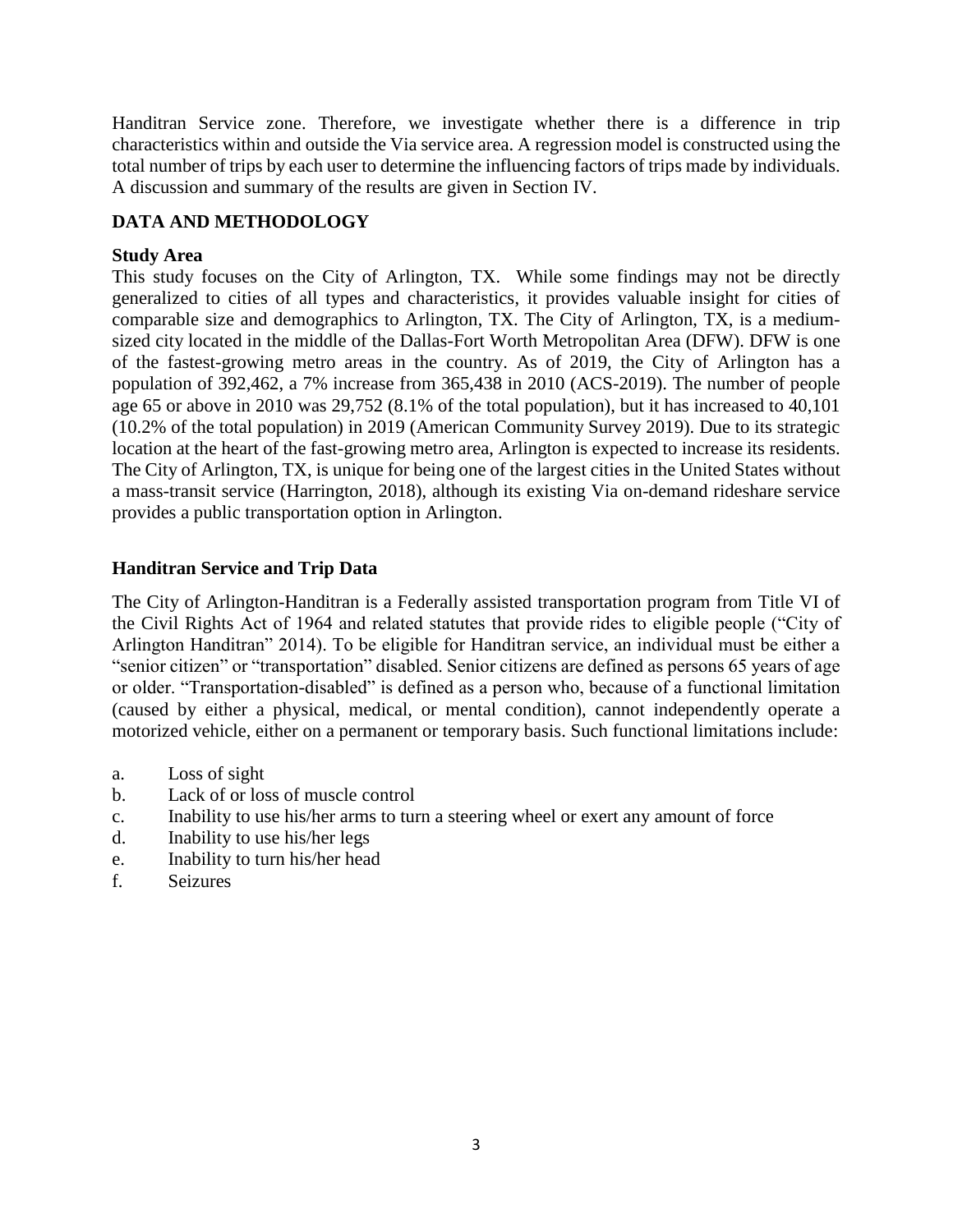The trip data for this paper is provided by Handitran, which comprises all the rides requested during 2019. Figure 1 shows the distribution of Handitran trips based on the origin of the trips. In 2019, there were 373,202 trips requested from Handitran service, with an average of 231 trips per passenger.



**Figure 1. Spatial Distribution of Handitran Completed Trips in 2019**

### **DATA ANALYSIS AND RESULTS**

### **Descriptive Analysis of Trip Data**

### - **Handitran Travel Pattern**

Research shows that paratransit services do not operate at their maximum capacity, mainly because of the lack of coordination between paratransit agencies and contractors hired to provide services on the ground (Gupta et al., 2010). Table 1 shows the usage patterns of the Handitran service in 2019. Only 1618 customers used the service, which is less than 2% of the population eligible to use this service based on their age or disability status. Not only is the number of active users is low, but most of the trips are also only taken by an even smaller number of users. Data shows that only 12% of all active users have been responsible for 50% of all trips in 2019.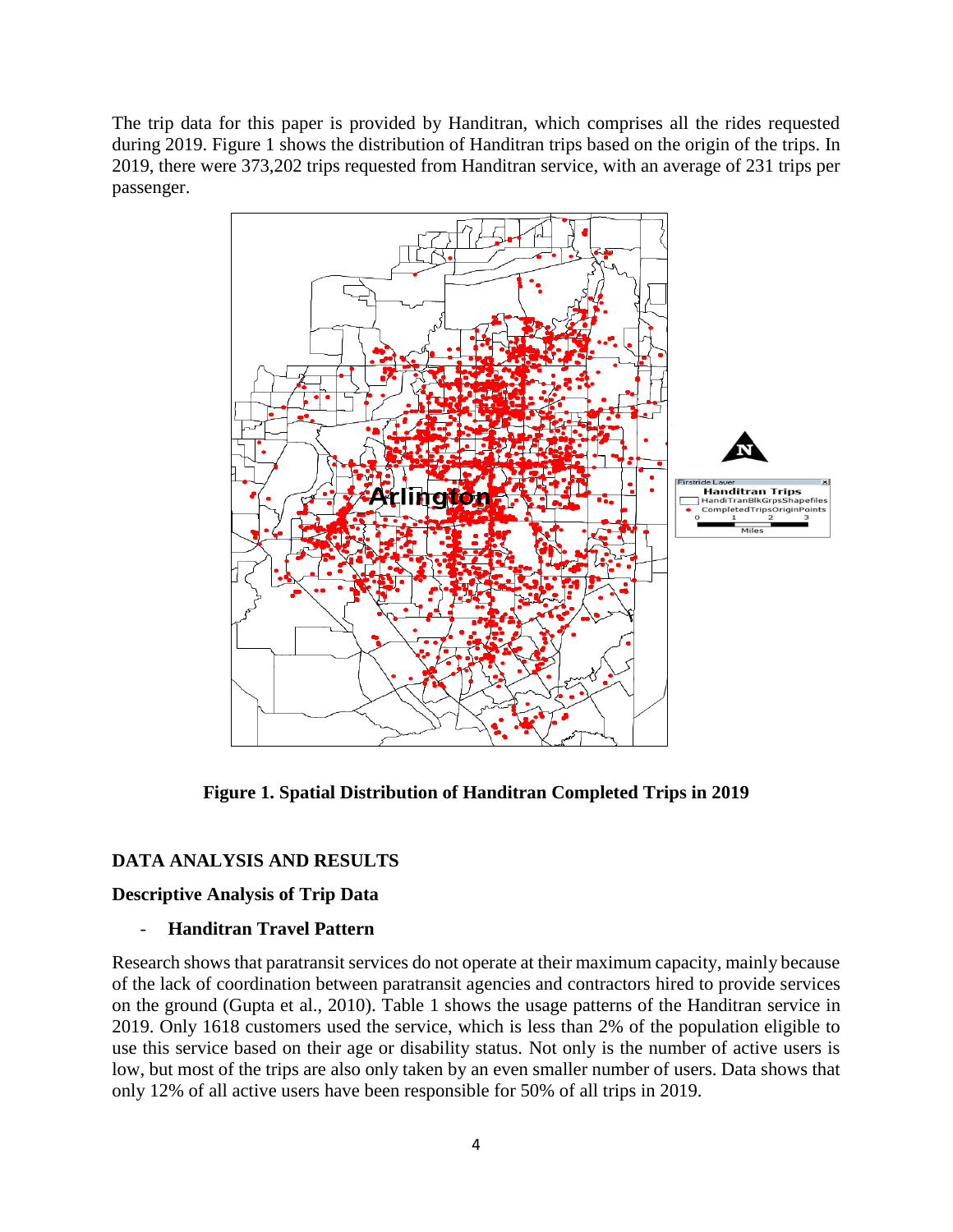| Attribute                                                     | Data                                                                          |
|---------------------------------------------------------------|-------------------------------------------------------------------------------|
| <b>Total Population in Handitran Zone</b>                     | 573,867                                                                       |
| 65+ Population (ACS-2014-2018) without Disabilities 35,368    |                                                                               |
|                                                               | 57,386                                                                        |
| People with Disabilities                                      | (10% of overall population has some kind of<br>disability: City of Arlington) |
| Eligible People                                               | 92,754                                                                        |
| <b>Total Users</b>                                            | $1,618 \rightarrow 1.74$ % of Eligible Users)                                 |
| <b>Total Trips</b>                                            | 373,202                                                                       |
| Average Trips per Customer                                    | 231                                                                           |
| Only 12% of the users make over 50% of all trips<br>$\bullet$ |                                                                               |

### **Table 1. Handitran Trip Data Summary (2019)**

### - **Trip Characteristics by Age Group**

Research shows that the frequency of trips decreases after age 65 (Boschmann & Brady, 2013). Table 2 shows the distribution of users in each age category (over and under 65), the total and average number of trips, and the average distance and duration of trips using Handitran data. Total number of trips Overall, the ridership is significantly high in the group under 65 years of age. The data also shows that older adults relatively take shorter trips, thus shorter average duration for trips for them than users under 65 years of age.

|                                   | Age Group |                    |           |
|-----------------------------------|-----------|--------------------|-----------|
|                                   | Under 65  | Over <sub>65</sub> | Total     |
| <i>Users</i>                      |           |                    |           |
| Number of users                   | 422       | 277                | 699       |
| Percentage                        | 60%       | 40%                | 100%      |
| <b>Trips</b>                      |           |                    |           |
| <b>Total Number of Trips</b>      | 75,580    | 30,206             | 105,786   |
| Percentage                        | 71%       | 29%                | 100%      |
| Average Number of Trips           | 179.10    | 109.05             | 151.34    |
| Distance and Duration             |           |                    |           |
| Average Distance (miles)          | 6.42      | 5.44               | 649,544   |
| <b>Average Duration (minutes)</b> | 17.90     | 15.32              | 1,815,638 |

### **Table 2. Trip data summary by age group**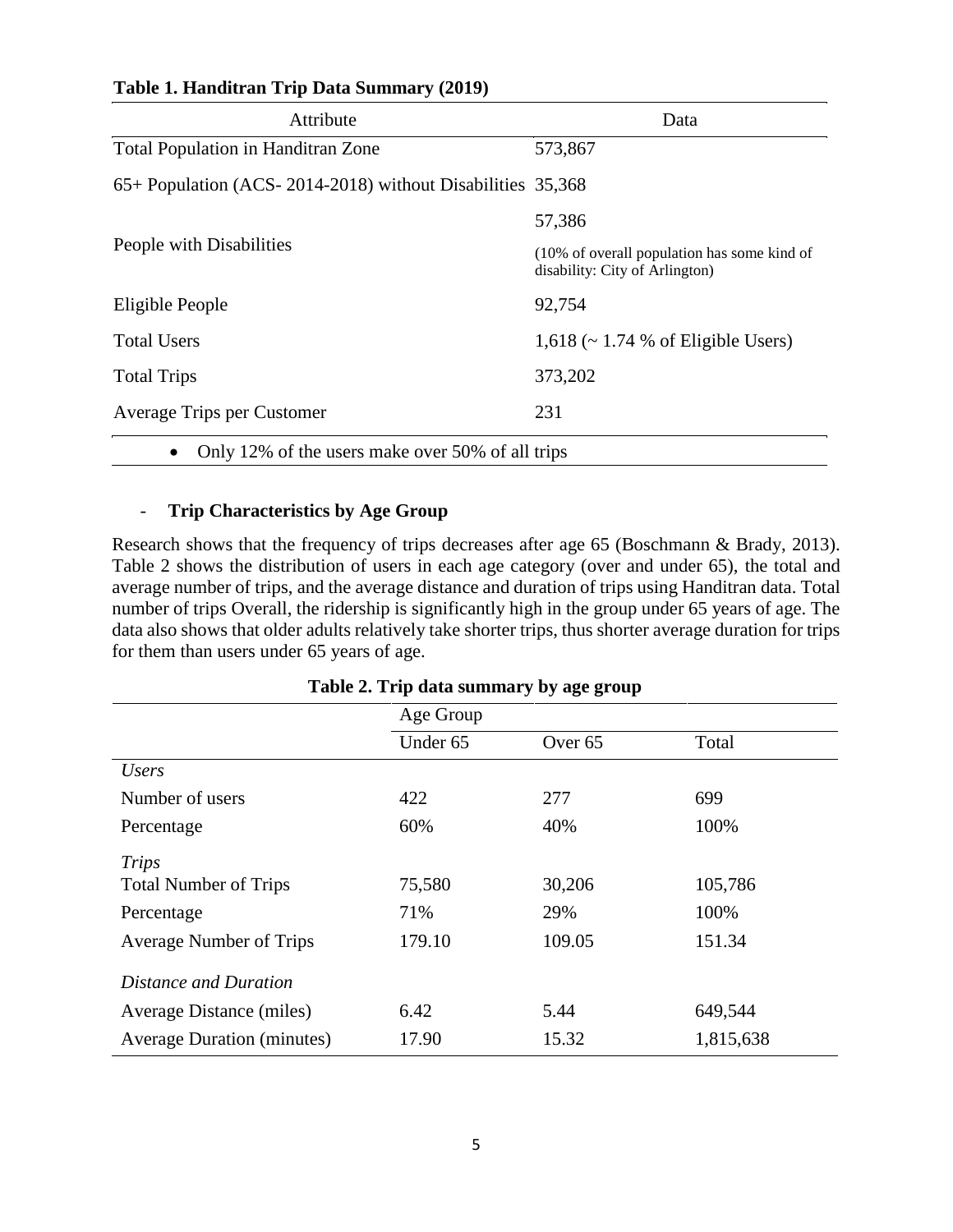### - **Trip Purpose by Age Group**

Figure 2 shows the distribution of trips by the trip purpose for the two age groups. The trip purposes include work, school, medical, ESP (Essential Personal Trips such as going to a bank, grocery store, pharmacy, etc.), and recreational. There is a clear difference between the two age groups. As evident from the pie-chart, users under 65 have a higher share of work and school trips while older users have a higher share of medical and recreational trips.



**Figure 2. Trip distribution by purpose by age group**

# - **Trip Time by Age Group**

In addition to the aforementioned trip characteristics, it is important to understand the distribution of trips by the time of the day for optimal allocation of resources. Understanding the temporal usage patterns of the Handitran service is vital to uncover certain characteristics of passengers' daily activities. Such temporal usage patterns can be effectively understood via a spider/radar graph, as illustrated in Figure 3.

The plots (a-d) of Figure 3 display the temporal patterns of usage for both age groups and further divide the two groups of trips into two categories, weekdays and weekends. The plots show the distribution of trips during the service hours of Handitran (7 AM to 10 PM on weekdays; 8 AM to 9 PM on Saturdays) and highlight a clear difference in the temporal usage patterns between the two age groups and between the days of the week. During weekdays, users tend to have early trips in the early morning with a peak between 8-9 AM for both age groups, respectively. During weekends, the trips peak almost one hour later (9 and 10 AM) than the weekdays for both age groups. Contrary to the morning peaks, evening peaks are very different between the age groups and the two temporal categories. Evening peaks tend to last longer during weekdays, starting at 1 PM for older adults while beginning at 2 PM for younger users.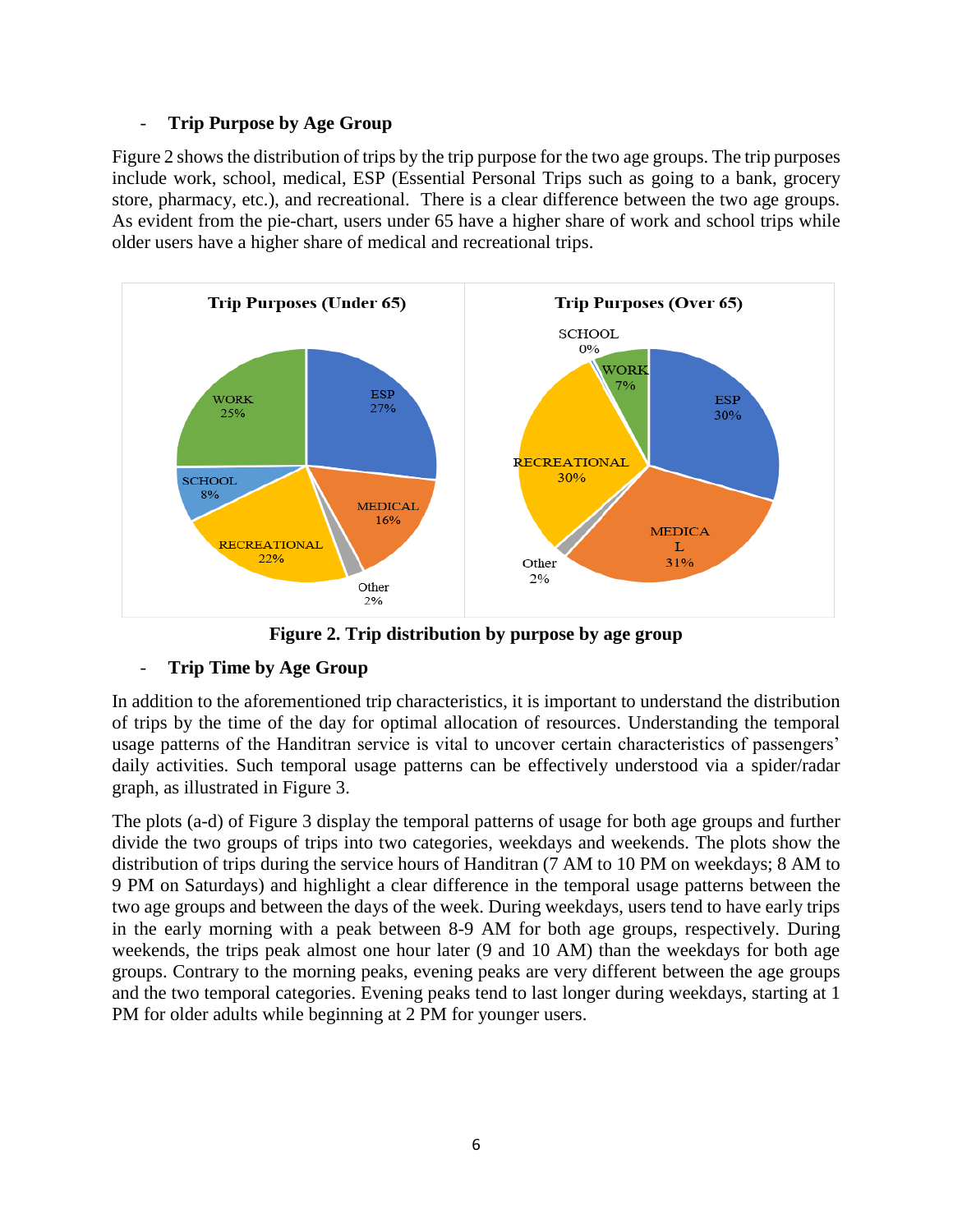

 $(a)$ 

 $(b)$ 



**Figure 3. Spider charts for temporal distribution patterns**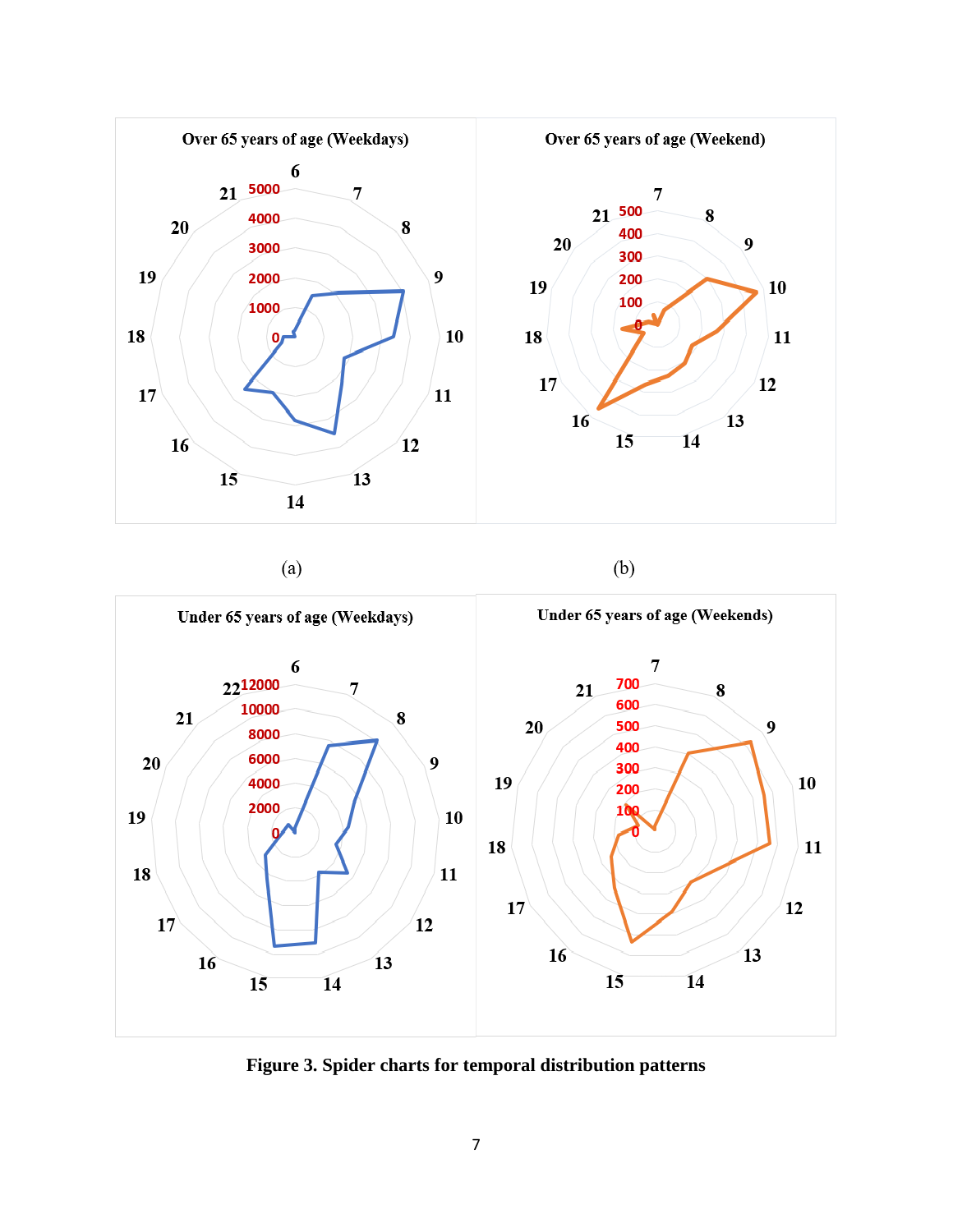### **Comparison of Trip Patterns in Handitran and RAPID service Zones**

Handitran provides services in the entire city of Arlington, while the proposed Arlington RAPID services will only be available in the UTA campus and downtown area. Although, the service area for RAPID is very small as compared to Handitran, it will serve some of the biggest activity centers in the city. Since the population numbers for RAPID service area are not known, we use number of trips per square mile to compare both service zones.

| Table 4. Comparison of Handitran service usage within and outside RAPID service area<br>Total Land Area (sq miles) Total Trips in 2019 Trips per square mile<br>Service Zone |          |         |       |
|------------------------------------------------------------------------------------------------------------------------------------------------------------------------------|----------|---------|-------|
|                                                                                                                                                                              |          |         |       |
| Handitran (existing)                                                                                                                                                         | 104.247  | 149.012 | 1,410 |
| RAPID (proposed)                                                                                                                                                             | $1.09-1$ | 1.972   | 1,809 |

Table 4 shows that there was an average of 1,410 trips per square mile in the entire Handitran zone while 1,809 trips per square mile within the RAPID zone indicate a comparatively higher number of usage. These numbers indicate that there is a comparatively higher demand for a ridersharing service in this area showing a potential for higher ridership for the future AV users of RAPID service.

Figure 4 shows the distribution of trips and hotspots for Handitran trips in Arlington. The red rectangle shows the approximate service area for Arlington RAPID. The hotspot maps shows clustering of hotspots in and surround the RAPID service area, which validates the numbers shown in the table above.

![](_page_7_Picture_5.jpeg)

**Figure 4**. **Handitran trips and hotspot map**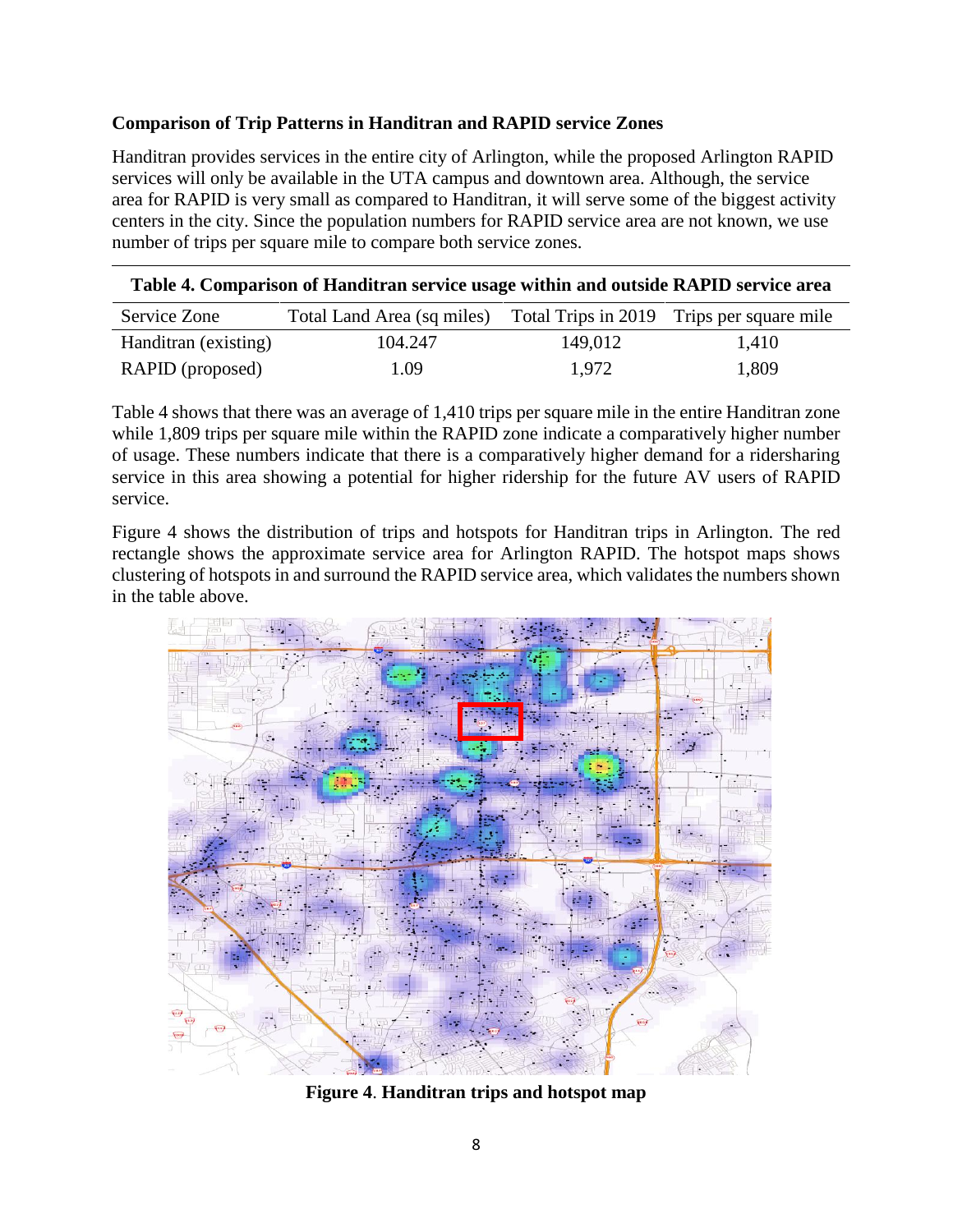#### **Effect of the Availability of Alternative Transit Modes**

Contrary to other cities of the same size, Arlington does not have a fixed-route public transit system, so transit-dependent populations are left with few available mobility options. Handitran serves only the transportation-disabled population, while the Via on-demand rideshare service is available to anyone in the city. While Handitran serves the entire City of Arlington plus 1.5 miles outside the city boundaries, Via's service area is limited to only some parts of the city. Therefore, it is important to understand the impact of the availability of an alternative transit option on the usage of the Handitran service. Table 3 shows a comparison of the trips over areas where Via is available or otherwise. It is evident that the areas without Via services produce higher numbers of trips and longer trips. 62% of Handitran trips come from areas where Via services are unavailable, while only 37% of trips originate from block groups served by Via.

| Table 3. Trip comparison based on the availability of Via services |                                     |        |         |
|--------------------------------------------------------------------|-------------------------------------|--------|---------|
|                                                                    | <b>Availability of Via Services</b> |        |         |
|                                                                    | NO                                  | YES    | Total   |
| <b>Average Distance</b>                                            | 7.13                                | 5.36   | 6.46    |
| <b>Total Number of Trips</b>                                       | 80,541                              | 48,766 | 129,307 |
| <b>Trip Distribution Percentage</b>                                | 62.29%                              | 37.71% | 100%    |

#### **Determinant Factors of Handitran Ridership**

Table 4 shows summary statistics of an Ordinary Least Squares (OLS) model, which we used to determine the primary (or influential) factors of ridership, keeping the total number of trips per user as a dependent variable. Consistent with the literature (Boschmann & Brady, 2013), the model does not identify the primary factors of ridership (resulting in an adjusted R-squared of 0.09), highlighting the complex nature of rider behavior by Handitran users, which is likely influenced by several hidden factors. However, the coefficients exhibit the expected signs, indicating that age and availability of the Via service negatively correlate with Handitran ridership. User's age and availability of Via services are significant at 95% level while average distance is significant at 90% level. The model shows that, the block groups with Via services produce 0.30 times less Handitran trips than the blockgroups without Via services.

| Table 4. OLS model for determinants of trips |          |                                       |        |  |  |
|----------------------------------------------|----------|---------------------------------------|--------|--|--|
| Dependent Variable                           |          | Total No of trips per user, $N = 699$ |        |  |  |
|                                              | Estimate | P-value                               | Sig    |  |  |
| (Intercept)                                  | 5.17     | $<$ 2e-16                             | ***    |  |  |
| Age(years)                                   | $-0.016$ | 9.54E-10                              | ***    |  |  |
| <b>Availability of Via Services</b>          | $-0.306$ | 0.0052                                | **     |  |  |
| Average Distance (miles)                     | 0.035    | 0.02935                               | $\ast$ |  |  |
| Adjusted $R^2$                               |          | .08892                                |        |  |  |

Significance codes: '\*\*\*' 0.001 '\*\*' 0.01 '\*' 0.05 '.' 0.1 '0' 1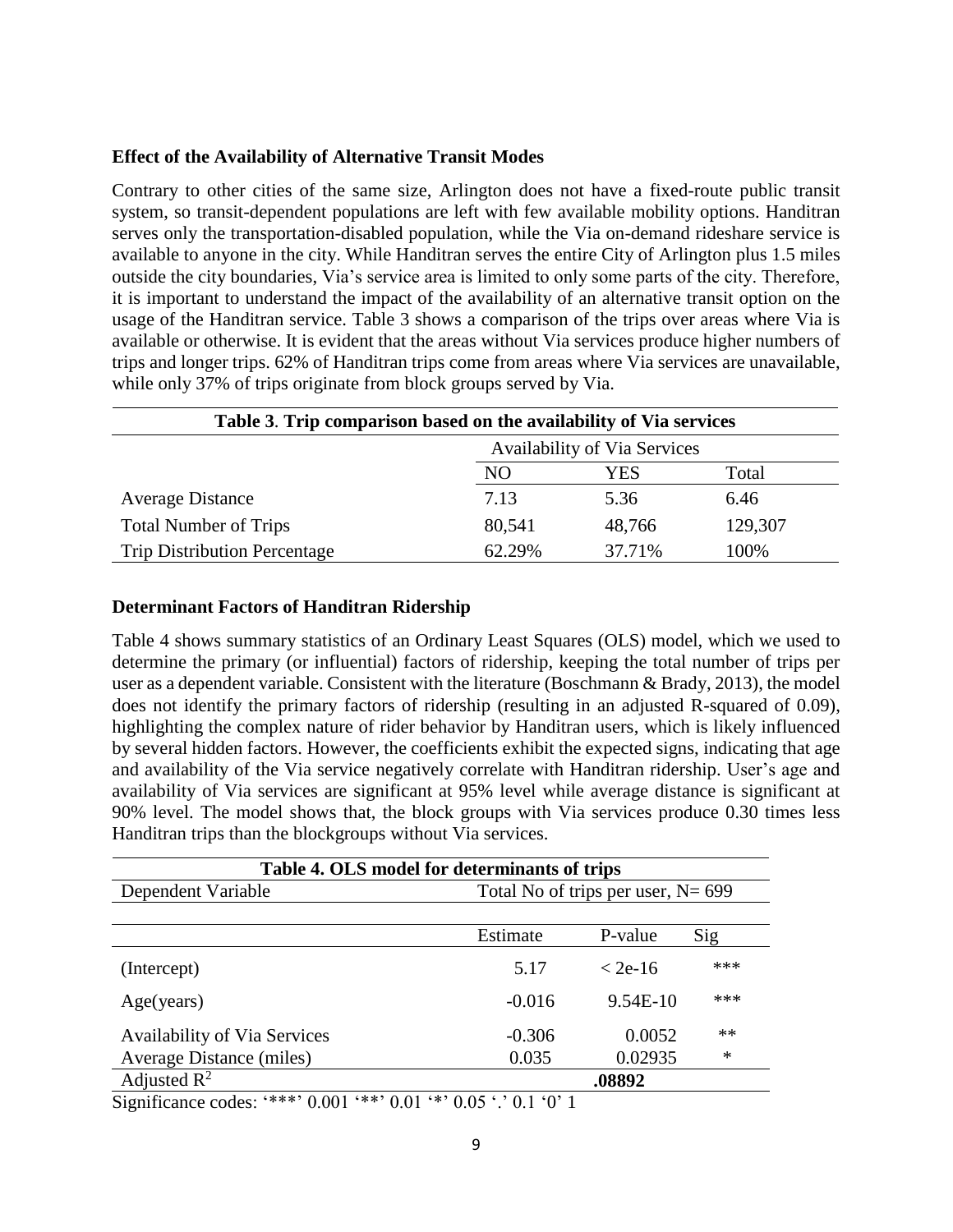### **DISCUSSION AND CONCLUSION**

Overall, older citizens tend to take fewer and shorter trips by Handitran paratransit as compared to younger users. These findings are consistent with the observed national trends in the United States (Collia et al., 2003). We also find a unique usage pattern for Handitran services, where only a small proportion of the eligible population use the service. At the same time, the majority of trips come from only a small group of users. This is potentially due to the lack of information, communicationand awareness among residents about Handitran and highlights the importance of continued enhanced outreach efforts by the service provider. Comparing the trip purposes of Handiitran rides indicate different patterns across the two age groups (over and under 65 years of age). Younger users tend to take Handitran for work and school trips, while older users mostly take recreational and medical trips. This finding can also help the service providers understand the distribution of demand accordance with supply resources during different times of the day and the week for optimal functioning.

Another important aspect is the temporal distribution of Handitran trips. According to our findings, older adults tend to ride Handitran to start their daily activities later in the morning than younger users but use the service to finish their daily activities sooner than younger users in the evening. In addition, the temporal distribution of younger users shows longer, more dispersed, peak periods, suggesting different trip purposes, unlike the elderly whose peak usage times are consistent and short. These temporal patterns are consistent with the findings in the literature in bigger cities (Kuo et al., 2013). These findings in temporal patterns can help in optimizing scheduling and vehicle routing plans to allocate necessary resources for each age group according to their needs related to the time of the day.

One key finding of our study here is that the presence of Via services impacts the ridership of Handitran, as 62% of Handitran trips originate from block groups without Via services. Since Via provides faster and efficient services, we expect users to prefer Via over Handitran if they have the option available.

The regression analysis in this paper provides new insights towards understanding of different travel patterns across different age groups and the impact of the presence of alternate modes of ondemand ride services. Although the models do not show a strong influence of the independent variables on the usage patterns, our findings are qualitatively consistent with the trends observed in other big metro areas as in Denver, CO (Boschmann & Brady, 2013).

The comparison of Handitran usage within and outside RAPID service zones shows a major difference. There is clearly a higher demand for Handitran within the RAPID service area which could result for a similar higher demand for the AV service as well. However, these number could be highly effected by personal preferences of users in terms of riding autonomous vehicles versus traditional vehicles.

The findings from this analysis can be used by Handitran or the City of Arlington to further optimize the services and enhance the public outreach or awareness efforts. Increased coordination between Handitran and Via could also improve the overall quality of services for both agencies and deliver better and more efficient services to customers.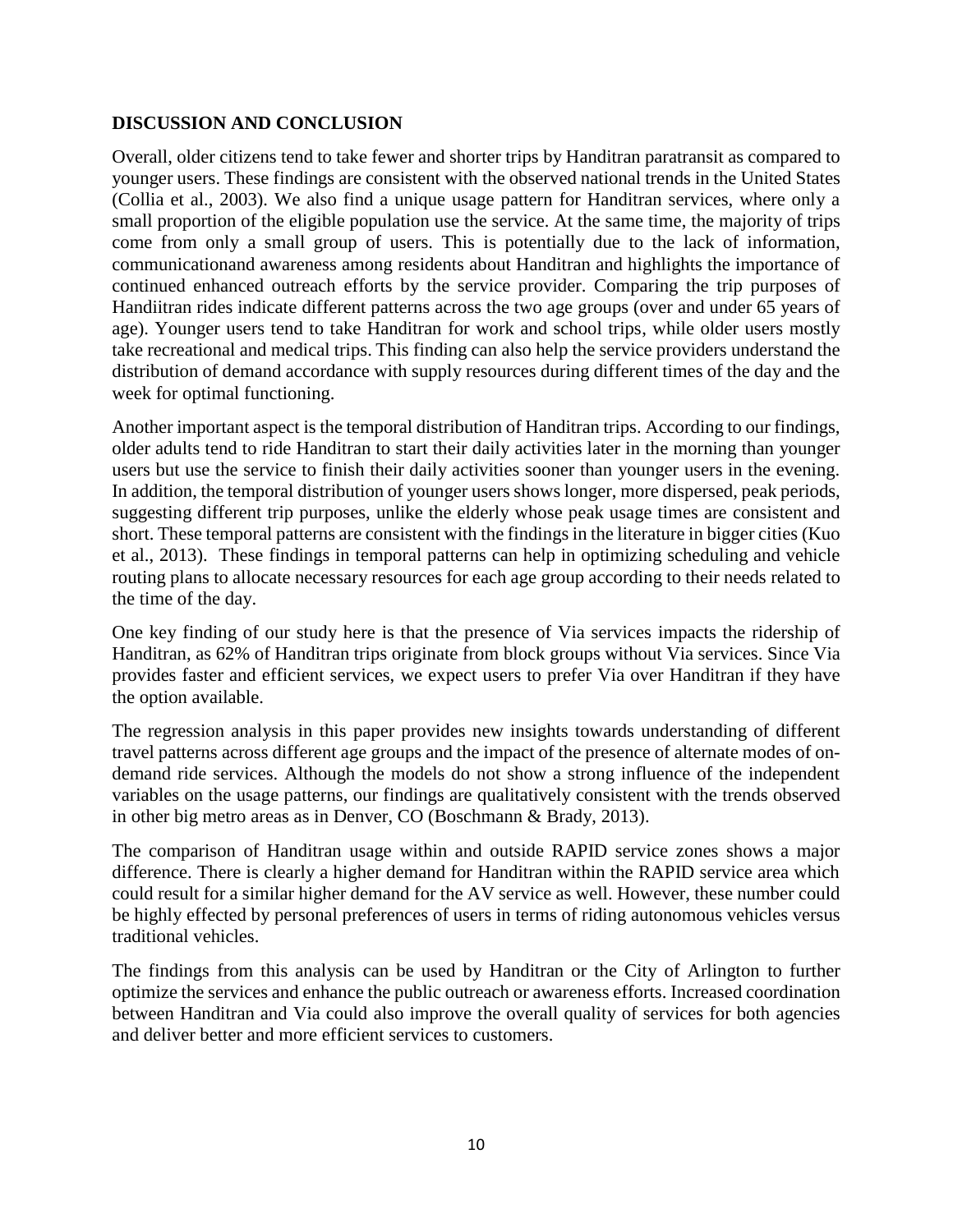#### **ACKNOWLEDGEMENTS**

The authors gratefully acknowledge the Federal Transit Administration (FTA) for the support of the Arlington RAPID (Rideshare, Automation, and Payment Integration Demonstration) project through the Integrated Mobility Innovation grant program. The RAPID project is a collaboration between different partners including the City of Arlington, University of Texas at Arlington (UTA), Via, and May Mobility. In addition, special thanks to Dr. Ann Foss, Principal Planner in the Office of Strategic Initiatives at the city of Arlington, for providing great leadership and guidance in the RAPID project.

### **REFERENCES**

- Arcury, T. A., Gesler, W. M., Preisser, J. S., Sherman, J., Spencer, J., & Perin, J. (2005). The Effects of Geography and Spatial Behavior on Health Care Utilization among the Residents of a Rural Region. *Health Services Research*, *40*(1), 135–156. [https://doi.org/10.1111/j.1475-](https://doi.org/10.1111/j.1475-6773.2005.00346.x) [6773.2005.00346.x](https://doi.org/10.1111/j.1475-6773.2005.00346.x)
- Böcker, L., van Amen, P., & Helbich, M. (2017). Elderly travel frequencies and transport mode choices in Greater Rotterdam, the Netherlands. *Transportation*, *44*(4), 831–852. <https://doi.org/10.1007/s11116-016-9680-z>
- Boschmann, E. E., & Brady, S. A. (2013). Travel behaviors, sustainable mobility, and transitoriented developments: A travel counts analysis of older adults in the Denver, Colorado, metropolitan area. *Journal of Transport Geography*, *33*, 1–11. <https://doi.org/10.1016/j.jtrangeo.2013.09.001>
- Collia, D. V., Sharp, J., & Giesbrecht, L. (2003). The 2001 National Household Travel Survey: A look into the travel patterns of older Americans. *Journal of Safety Research*, *34*(4), 461– 470.<https://doi.org/10.1016/j.jsr.2003.10.001>
- Cui, J., Loo, B. P. Y., & Lin, D. (2017). Travel behaviour and mobility needs of older adults in an ageing and car-dependent society. *International Journal of Urban Sciences*, *21*(2), 109– 128.<https://doi.org/10.1080/12265934.2016.1262785>
- Gupta, D., Chen, H.-W., Miller, L. A., & Surya, F. (2010). Improving the efficiency of demandresponsive paratransit services. *Transportation Research Part A: Policy and Practice*, *44*(4), 201–217.<https://doi.org/10.1016/j.tra.2010.01.003>
- Harrington, J. (2018). *Travelers take note: These large cities in America offer no public transportation*. USA TODAY. [https://www.usatoday.com/story/travel/experience/america/fifty-states/2018/12/04/americas](https://www.usatoday.com/story/travel/experience/america/fifty-states/2018/12/04/americas-largest-cities-with-no-public-transportation/38628503/)[largest-cities-with-no-public-transportation/38628503/](https://www.usatoday.com/story/travel/experience/america/fifty-states/2018/12/04/americas-largest-cities-with-no-public-transportation/38628503/)
- Haustein, S., & Siren, A. (2015). Older People's Mobility: Segments, Factors, Trends. *Transport Reviews*, *35*(4), 466–487.<https://doi.org/10.1080/01441647.2015.1017867>